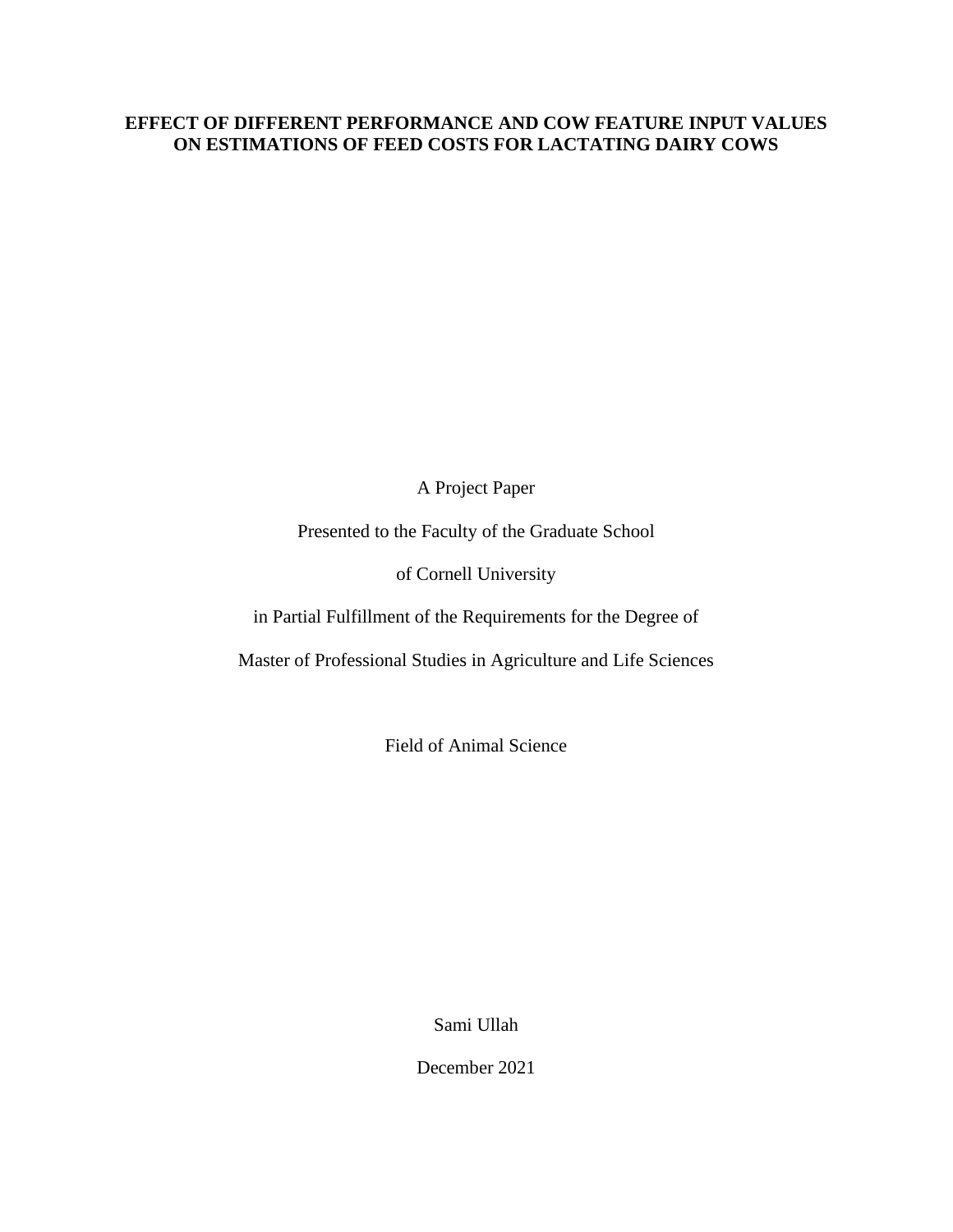© 2021 Sami Ullah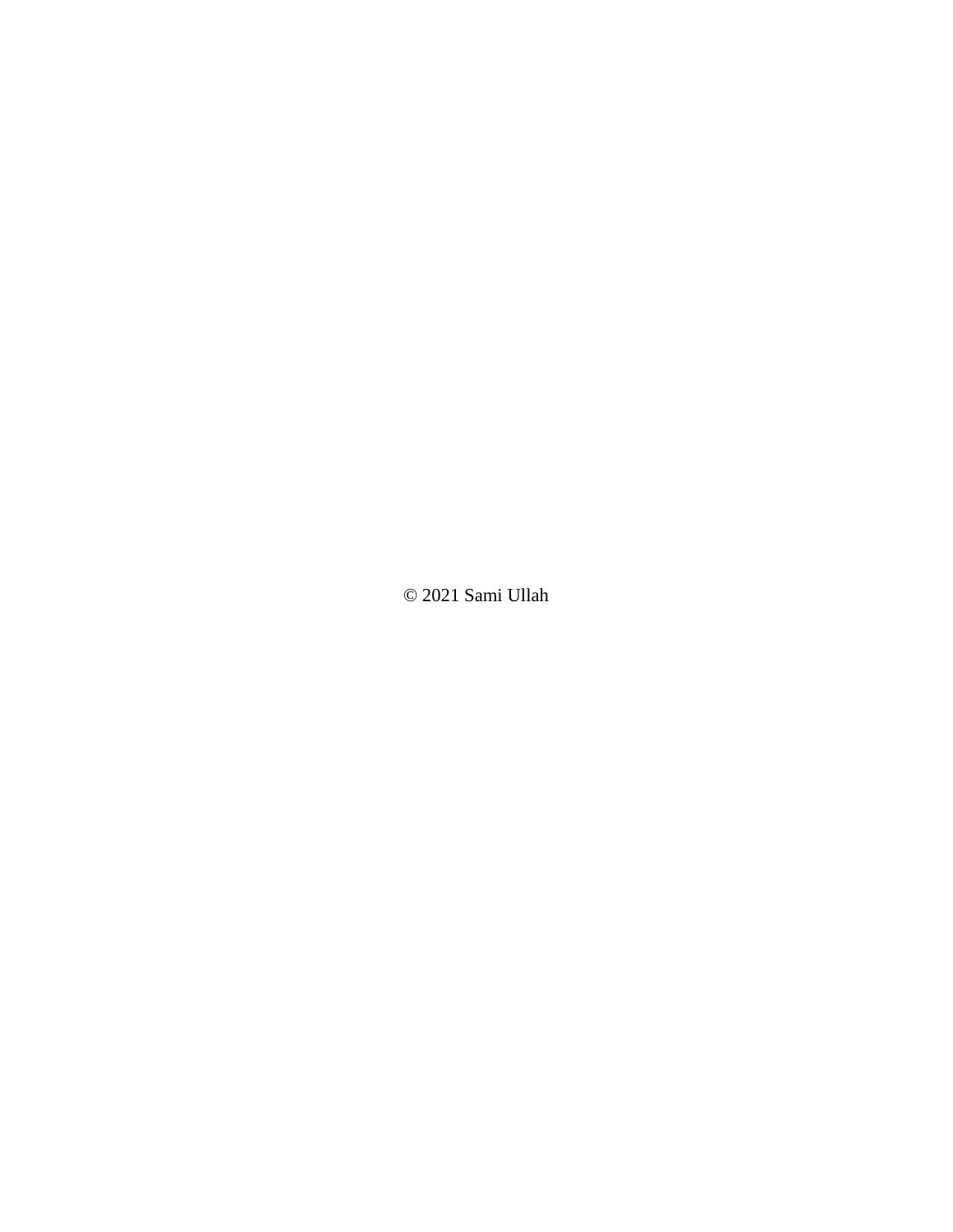#### **ABSTRACT**

Complete lack of data, poor quality data, or a major time lag until data becomes available are all reasons for poor business decision-making ultimately resulting in reduced profitability. At a dairy farm good decision making is highly dependent on the availability of high quality and current data about different parameters of the production unit, i.e., the cow. Unfortunately, despite the availability of many technologies and data on dairy farms today, dairy producers continue to lack tools that provide an accurate and detailed account of individual cow profitability with minimal effort and in real time. Thus, most of the individual cow decision-making continues to be done based on averages for the herd or groups, parameters that do not truly reflect cow profitability, and in some cases perception or "gut feeling". To overcome this barrier to good business decisionmaking, I propose using daily values for cow inputs and outputs to estimate dry matter intake and feed cost which is a leading expense for dairy farms and thus, an important value to estimate overall cow profitability. In this study, I used data from existing precision technologies for commercial dairy farms that monitor parameters of performance and cow features required by equations to calculate feed intake by cattle. Substantial differences for estimations of dry matter intake and feed cost for lactating dairy cows were observed when representing scenarios when data from precision technologies were or were not available.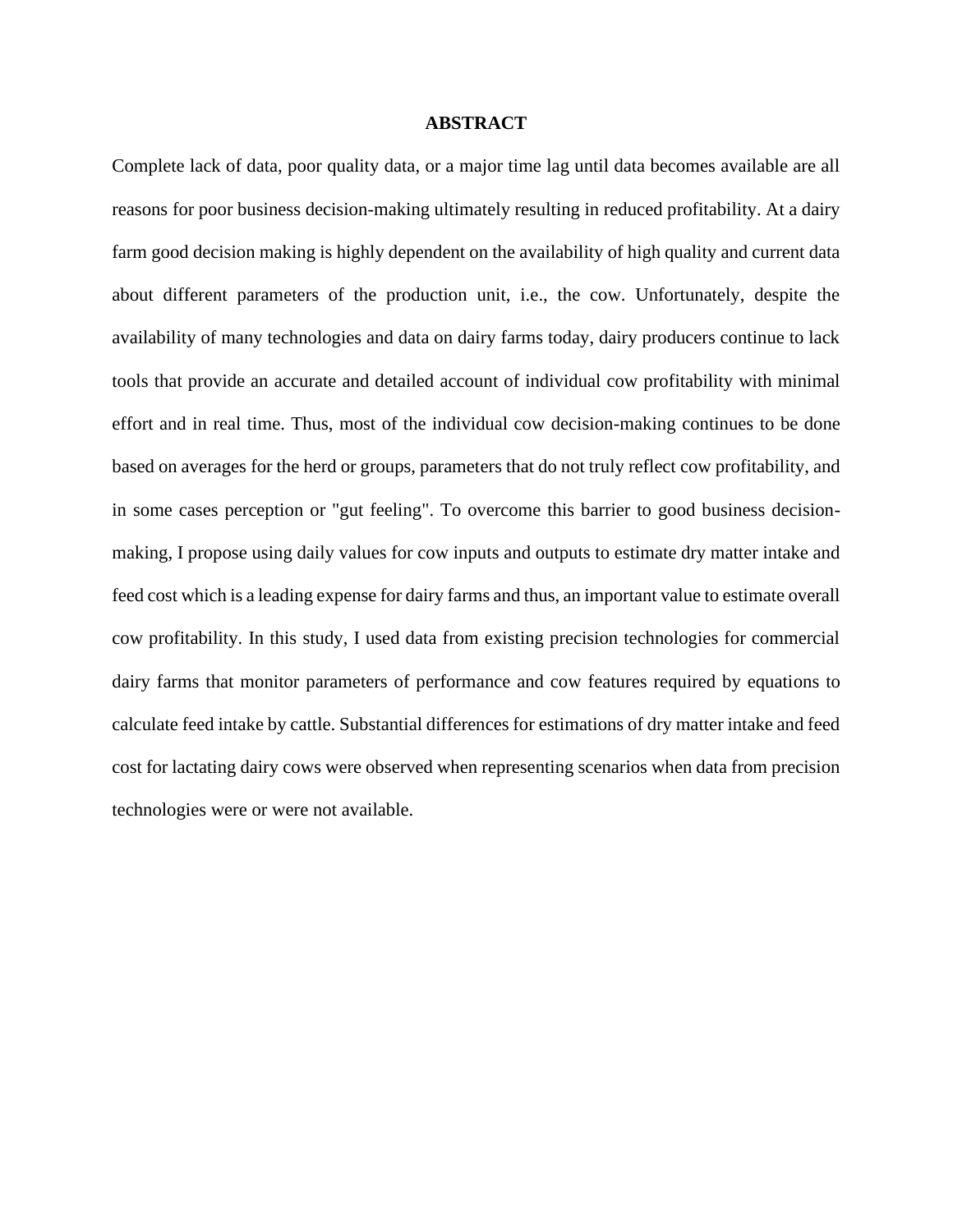#### **BIOGRAPHICAL SKETCH**

Sami Ullah was born on April 8th, 1988, in a town of Azad Jammu & Kashmir, Pakistan named Bhimber. He was raised working with water buffalos of his family and developed a passion for animal science. After high school, Sami attended Sindh Agriculture University in Tandojam, Pakistan and earned his Doctor of Veterinary Medicine degree in May 2012. With a core interest in dairy animals, Sami started a full-time job at a commercial dairy farm in Pakistan as a junior veterinarian. In 2014 he got accepted in an internship program in USA and came to Texas, where he spent 3 years working on different dairy farms. He moved to New York in 2016 and started a full-time job as transition cow manager and hospital in-charge at a commercial dairy farm in upstate New York. In 2020, Sami attended Cornell University to pursue a Master of Professional Studies degree in Animal Science, with a concentration in Dairy Production and Business management. Upon graduation, Sami is looking to begin his career in dairy industry as a sales and technical support person. Sami's primary interests include dairy cow health and performance, dairy farm operational efficiency and dairy farm business management.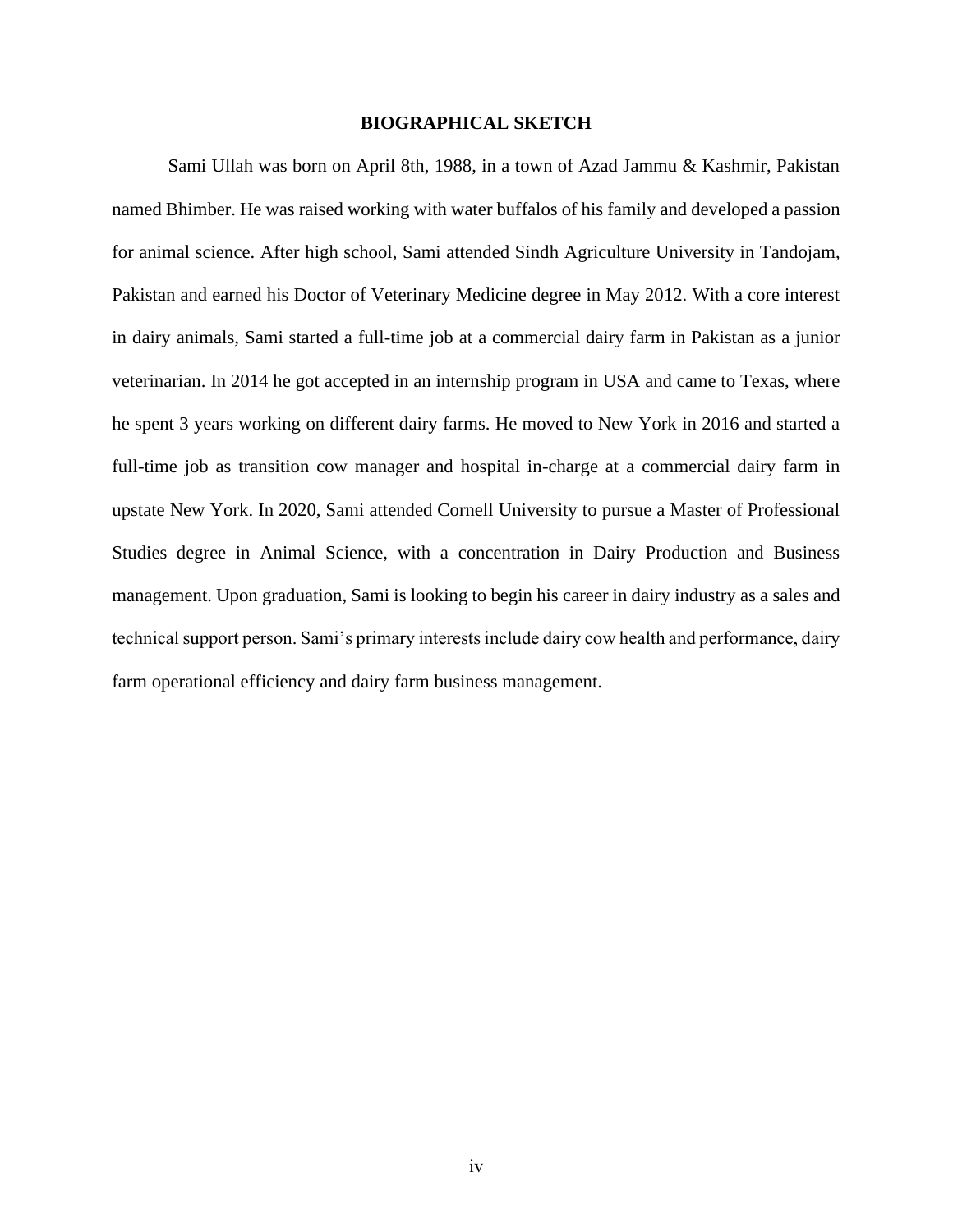### **DEDICATION**

I dedicate this project to all my past, present teachers, and future mentors, especially those who are actively working within the dairy industry. Dairy industry is very keenly nourishing the world and so desperately needed but unfortunately, largely undervalued. I really admire and appreciate all the scientists and dairy professionals for their dedication to feed the world.

I also dedicate this project to my beloved wife who supported me throughout this period to accomplish my dreams and excel in my career.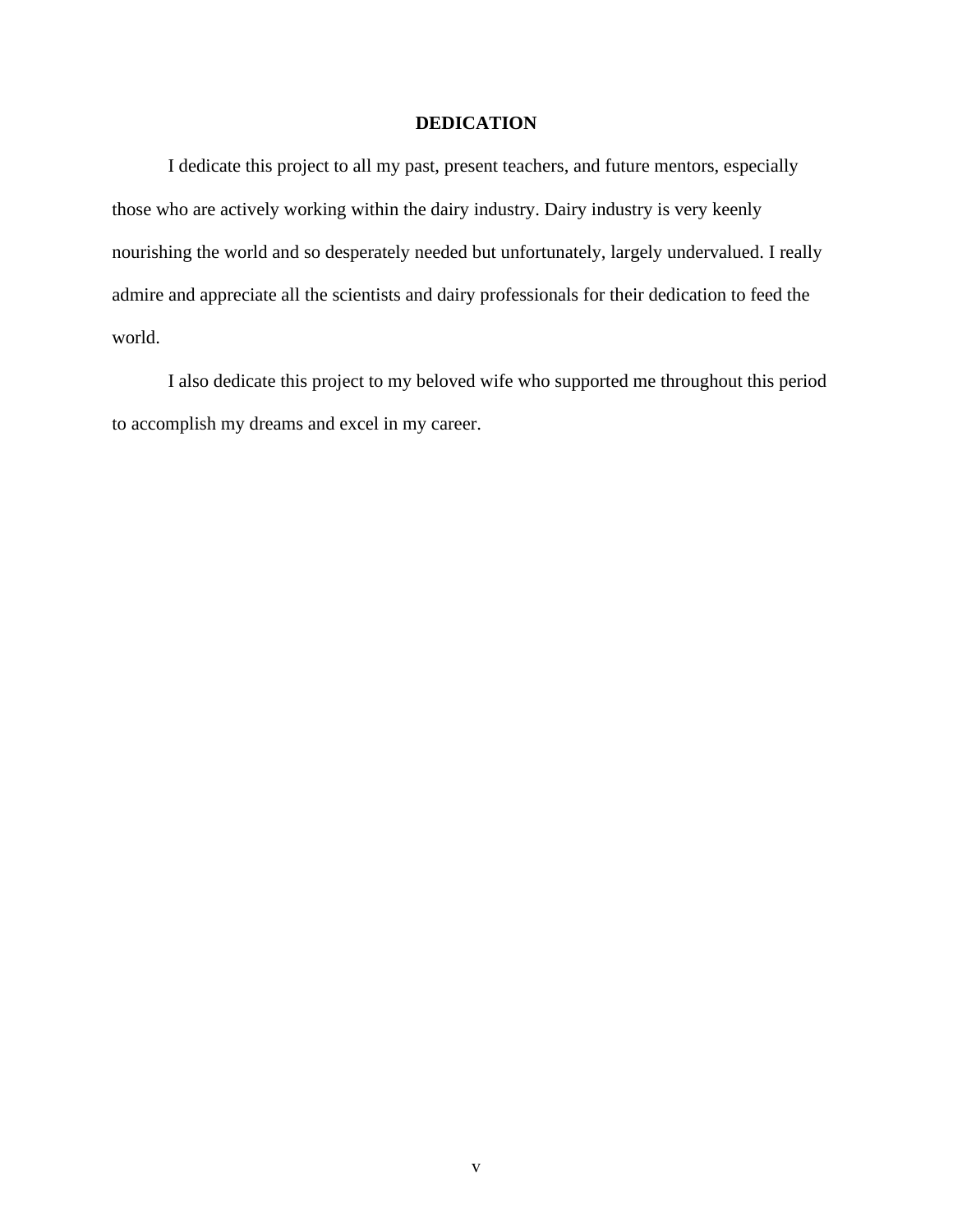## **ACKNOWLEDGMENTS**

I would like to thank the dairy farm for sharing their data to use in this project. I would like to acknowledge the support that I have received from Dr. Julio O Giordano (Cornell University) Mr. Martin Perez (PhD Scholar, Cornell University, Dept. of Animal Science) and my brother Umair Nawaz throughout the completion of this project, as well as others in Cornell University, Department of Animal Science.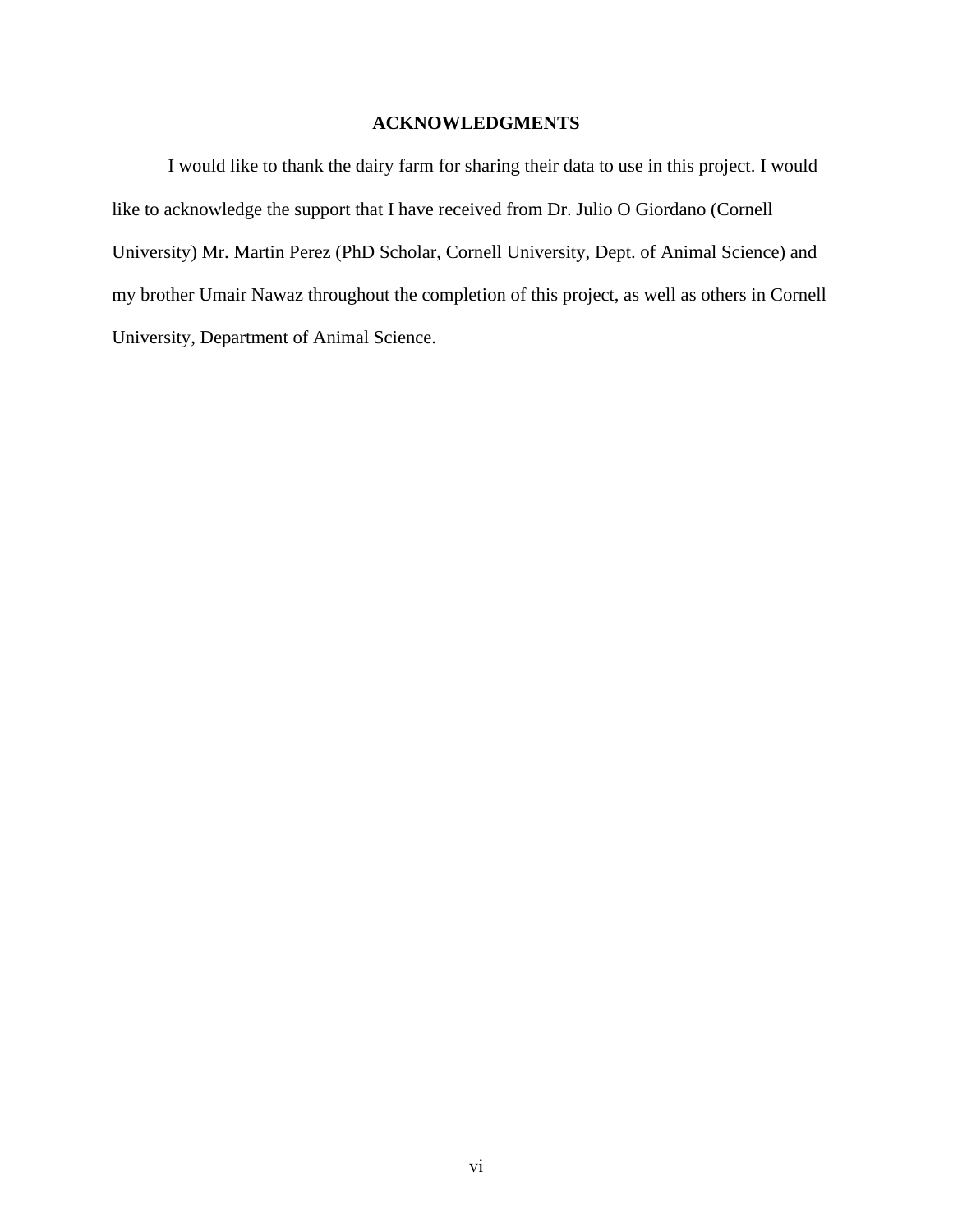# **TABLE OF CONTENTS**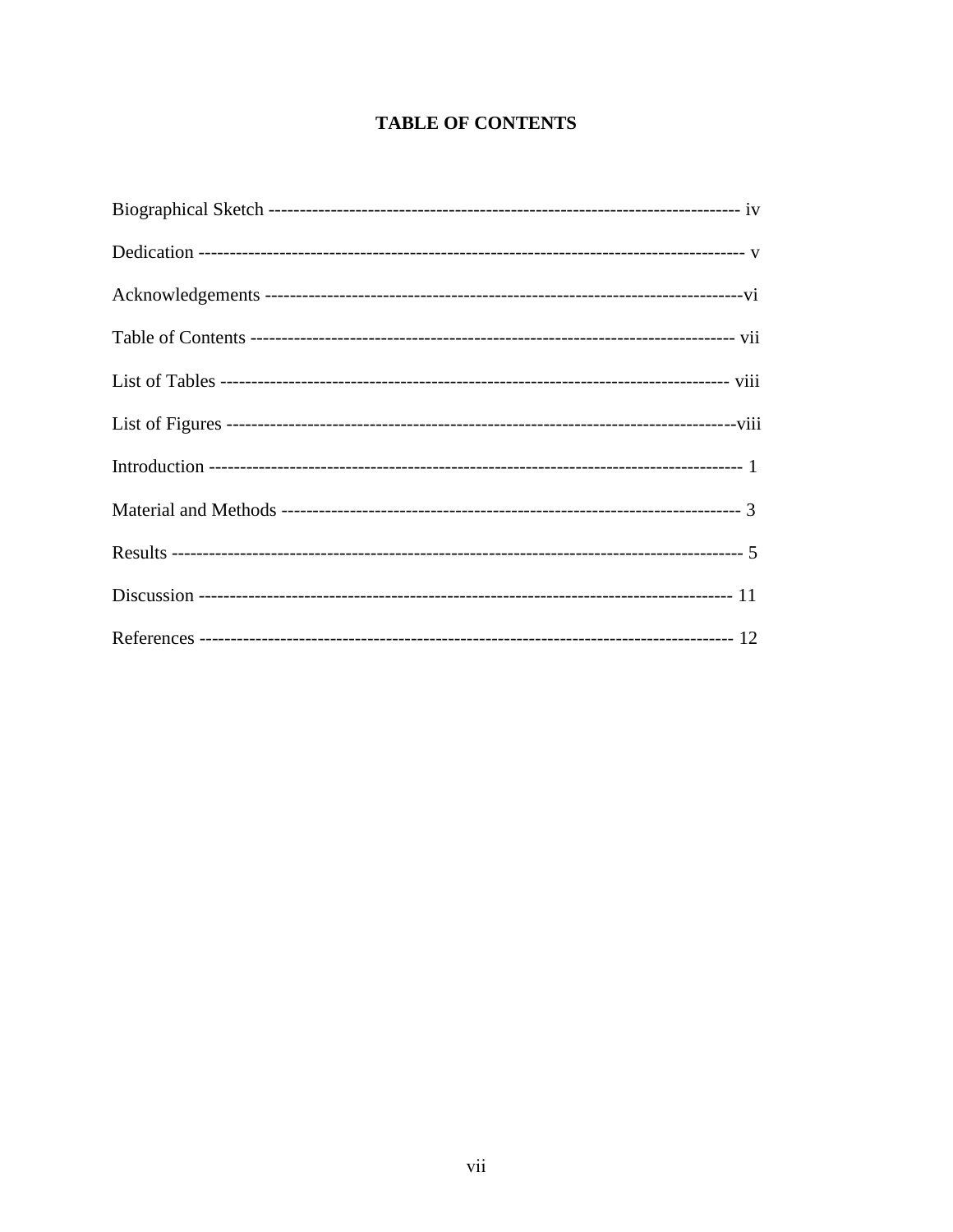## **LIST OF TABLES**

| Table 1. Accumulated values for DMI (kg) and feeding cost (\$) from 3-21, 22-150 and 3-150 DIM,        |  |  |  |  |  |  |  |  |
|--------------------------------------------------------------------------------------------------------|--|--|--|--|--|--|--|--|
|                                                                                                        |  |  |  |  |  |  |  |  |
| Table 2. Accumulated values for DMI (kg) and feeding cost (\$) from 3-21, 22-150 and 3-150 DIM,        |  |  |  |  |  |  |  |  |
|                                                                                                        |  |  |  |  |  |  |  |  |
| <b>LIST OF FIGURES</b>                                                                                 |  |  |  |  |  |  |  |  |
| <b>Figure 1.</b> (A) Average daily body weight for all multiparous and primiparous cows and (B) single |  |  |  |  |  |  |  |  |
| average body weight from 3-21 and 22-150 DIM for all multiparous and primiparous                       |  |  |  |  |  |  |  |  |
|                                                                                                        |  |  |  |  |  |  |  |  |
| Figure 2. (A) Daily milk yield curves for all multiparous and primiparous cows and (B) milk yield      |  |  |  |  |  |  |  |  |
|                                                                                                        |  |  |  |  |  |  |  |  |
| Figure 3. (A) Daily milk fat yield curves for all multiparous and primiparous cows and (B) milk        |  |  |  |  |  |  |  |  |
|                                                                                                        |  |  |  |  |  |  |  |  |
| Figure 4. Dry matter intake estimations for scenario 1 and 2 for $(A)$ primiparous and $(B)$           |  |  |  |  |  |  |  |  |
|                                                                                                        |  |  |  |  |  |  |  |  |
| Figure 5. Daily difference in DMI between Scenario 1 and 2. Scenario 1 used individual daily BW,       |  |  |  |  |  |  |  |  |
| daily fat and daily milk whereas Scenario 2 used a single average value for BW from 3-21               |  |  |  |  |  |  |  |  |
| DIM and a single average value from 22-150 DIM. Single monthly average values were                     |  |  |  |  |  |  |  |  |
| used for milk yield and milk fat yield ------------------- 9                                           |  |  |  |  |  |  |  |  |
| Figure 6. Accumulated feed cost difference between scenario 1 and scenario 2. Scenario $1 =$           |  |  |  |  |  |  |  |  |
| individual daily BW, daily fat yield, and daily milk yield and Scenario $2 =$ single average           |  |  |  |  |  |  |  |  |
| BW value for 3-21 DIM and single average for 22-150 DIM, single monthly average values                 |  |  |  |  |  |  |  |  |
|                                                                                                        |  |  |  |  |  |  |  |  |

for milk yield and milk fat yield -------------------------------9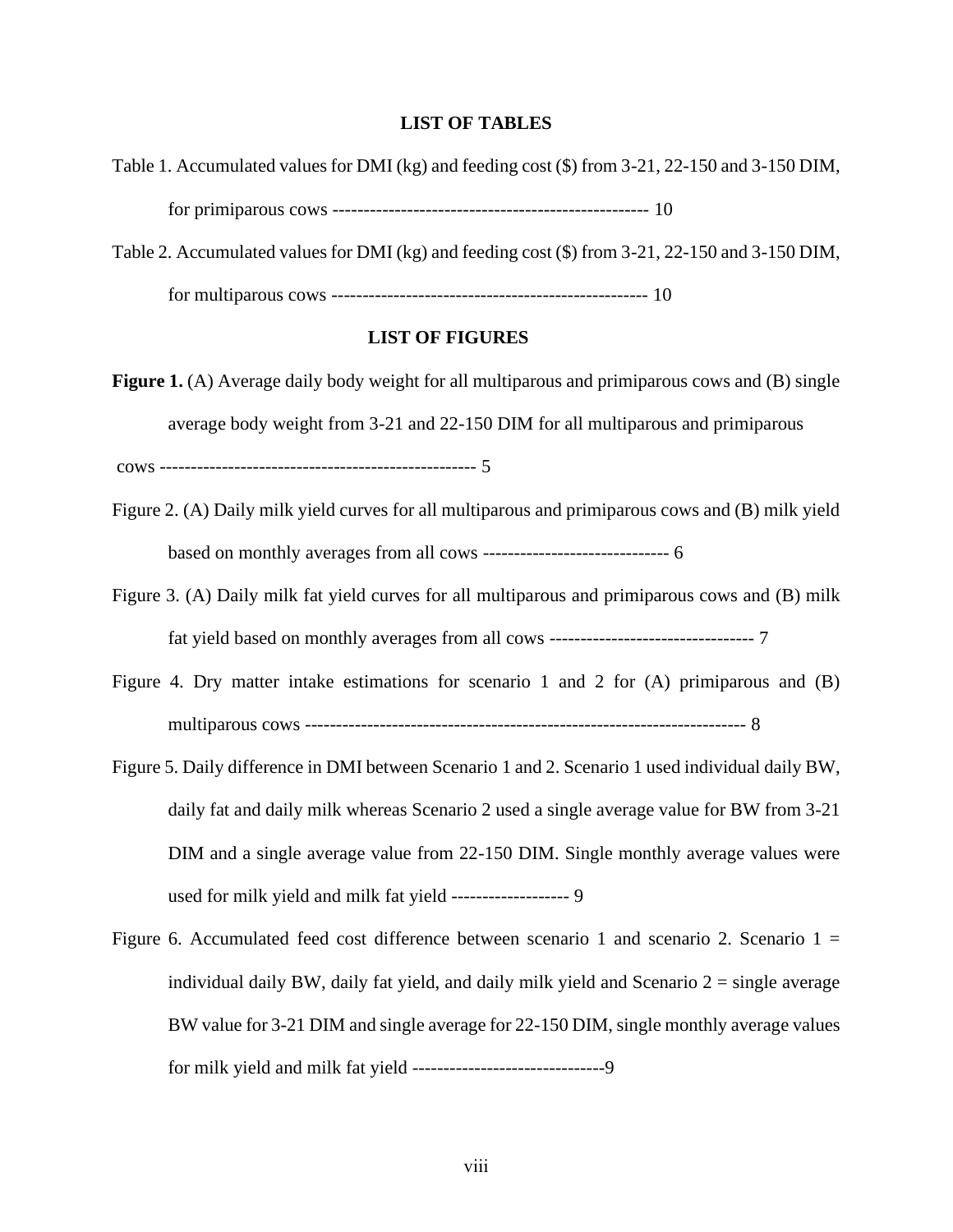#### **INTRODUCTION**

Dairy producers are constantly challenged with making decisions about the herd and individual cows such as culling, breeding, grouping, treating, and feeding cows among many others. Thus, good business decision-making in dairy farming depends on the availability of high quality and current data about the profitability of the business production unit, i.e., the cow. Unfortunately, because most if not all farms lack measures of individual cow profitability most of the individual cow decision making continues to be done based on averages for the herd or groups, certain parameters of performance that do not necessarily reflect cow profitability (e.g., monthly milk production, number of health events, genetics), and in some cases perception or "gut feeling". Thus, new approaches and tools for estimating individual cow profitability might help improve decision-making in dairy farms.

The proliferation of automation in the modern dairy herd for daily tasks means that large quantities of data are being, or can be, routinely collected. Analysis of these data can be conducted at both the herd level and individual cow level to inform economic decision-making (Roche et al., 2009) and allow true comparisons between cows rather than averages. For example, the large amount of detailed individual cow data generated by multiple sensor and non-sensor systems currently used (or available) by commercial dairy farms (e.g., milk volume and components meters, scales, feed management software, automated BCS) could be used to calculate individual cow daily overall cash flow by accounting for milk value, feed cost, and other input and outputs values such as disease prevention and treatment costs, reproductive costs, facilities, milking, and other operating expenses.

A major challenge is to estimate feed cost because none of the precision technologies available for commercial farms use can monitor dry matter intake for individual cows. A potential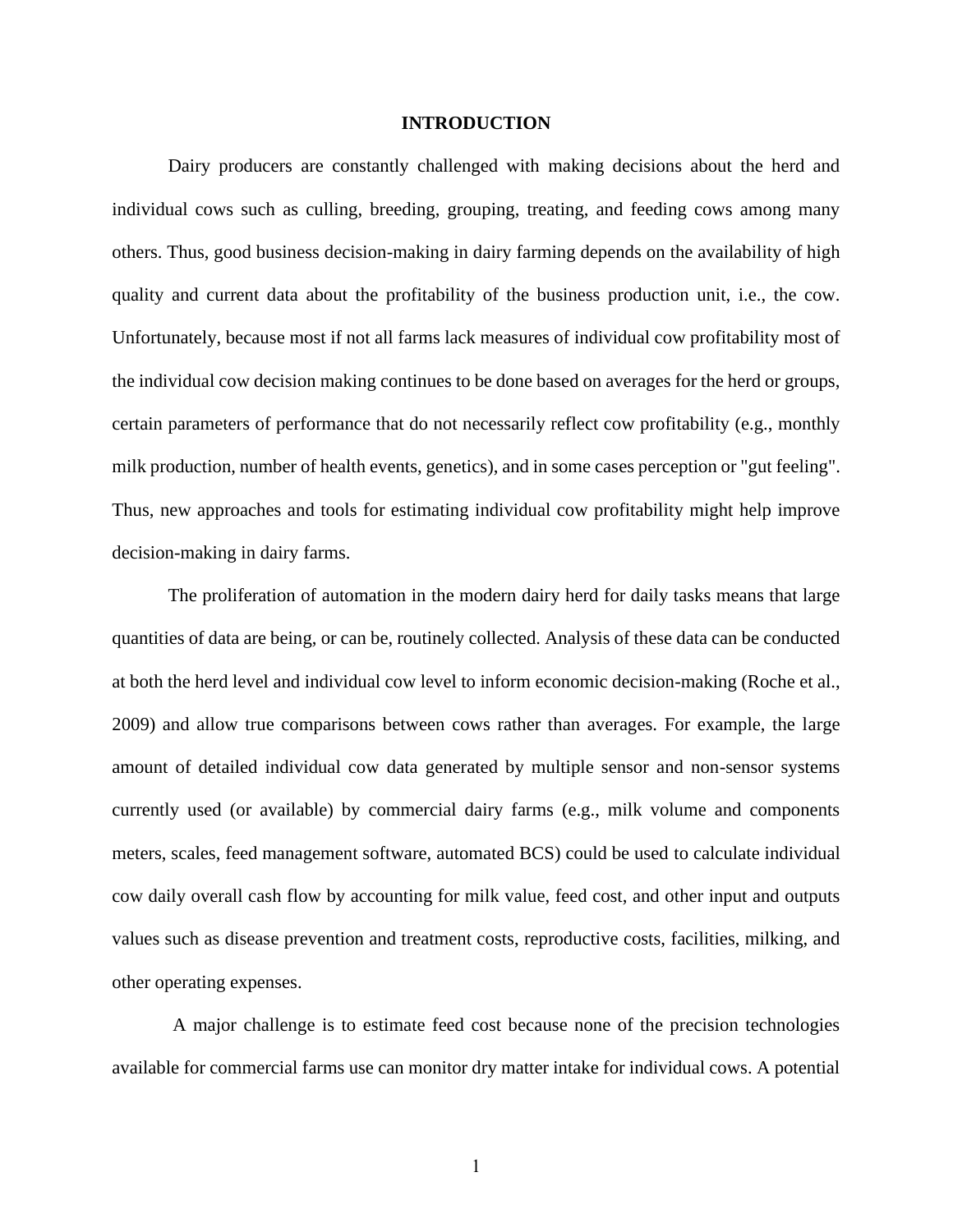solution to overcome this limitation is to use data from precision technologies which enable tracking cow production performance and cow features such as body weight for individual cows to predict intake based on validated equations. Once intake is estimated, data can be integrated with other inputs and outputs as well as market prices to calculate feed cost for individual cows in real time. Although these estimations may not be as accurate as those based on measurement of individual cow intake, they might be more accurate than estimations based on averages for groups of cows or for periods during lactation for individual cows. Therefore, we hypothesized that predictions of individual cow intake based on data from precision technologies would differ from predictions based on single group averages for specific periods of the lactation. Thus, the objective of this study was to compare estimations of individual cow daily feed intake and feed cost calculated based on detailed individual cow performance and feature data from precision technologies versus average values for groups of cows to represent conditions in which data from precision technologies are not available.

#### **MATERIALS AND METHODS**

#### *Animals and data*

This project was conducted using a subset of data collected for another study conducted at a commercial dairy farm in Tompkins County, New York from January of 2018 to April of 2020. During the study period the average number of milking cows was 1,376 (range: 1,296 to 1,455) and the average number of dry cows was 207 (range: 149 to 262). For this project, we used data from a total of 334 cows (107 primiparous and 227 multiparous). All procedures with animals were approved by the Institutional Animal Care and Use committee of Cornell University.

Cows were housed in free-stall barns with concrete flooring and six or eight rows of stalls. Fans and sprinklers were placed above the feeding lane. A TMR was delivered once daily, and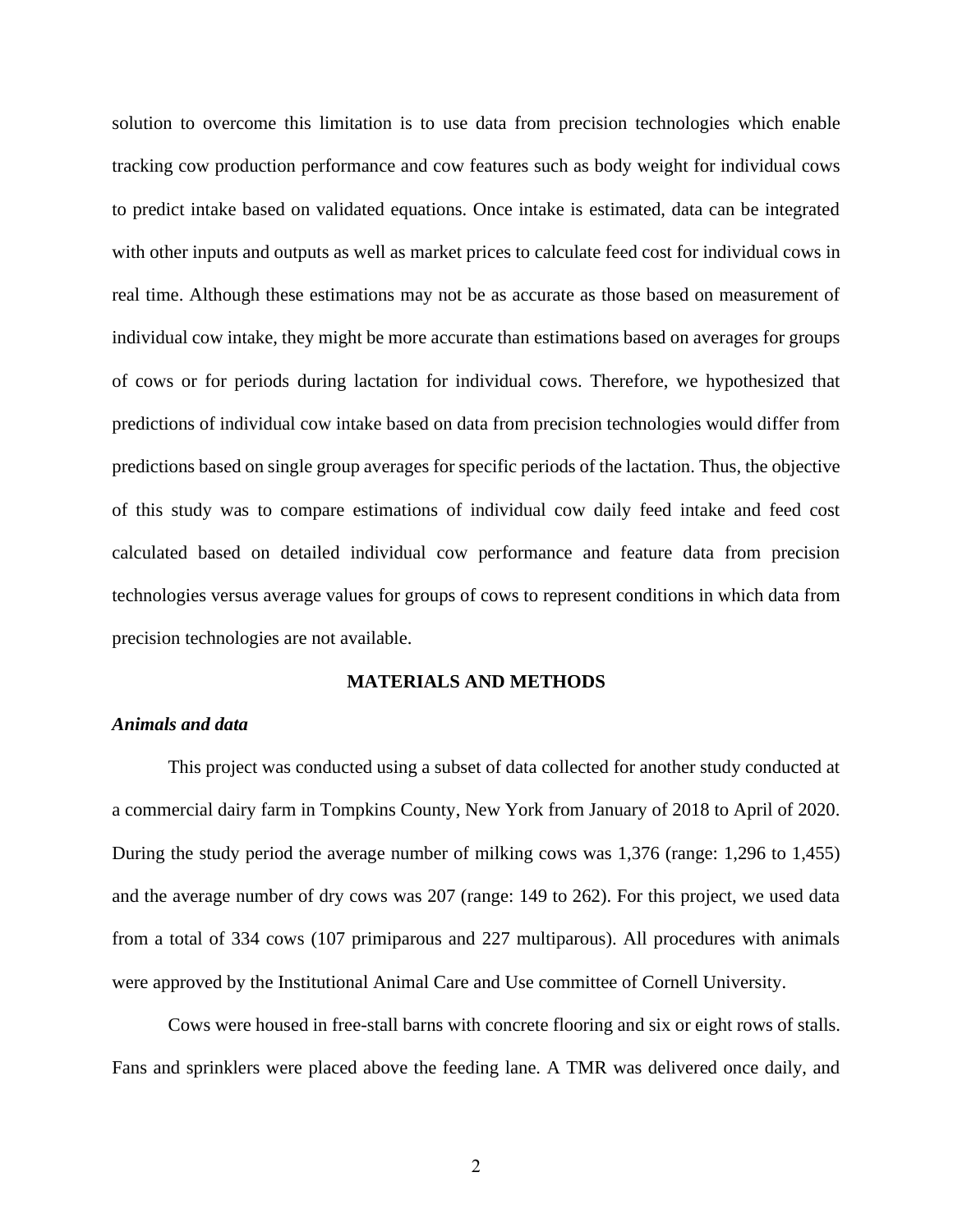cows had ad-libitum access to feed and water. Cows were milked in a 60-stall rotary parlor three times a day at ~8 h intervals. At every milking, an inline milk meter (Afimilk MPC, Afimilk Ltd., Kibbutz Afikim, Israel) and milk analyzer (Afilab, Afimilk Ltd., Kibbutz Afikim, Israel) collected data for milk yield (g), milk components [fat (%), protein (%), lactose (%)], and milk conductivity (mmHo).

The subset of data used for this study was transferred to Excel for further analysis. Only cows with the most complete data for daily observations from 3 to 150 days in milk (DIM) were selected. A small proportion of missing values were filled using data for the previous day or days depending on data availability. All values were converted to kilograms and week of lactation was determined by dividing DIM by 7 and rounding up values with decimals.

#### *Estimations of feed intake*

The dry matter intake (DMI) of individual cows was calculated by using the National Research Council equation of 2001:

DMI =  $[(0.372F \times FCM) + (0.0968 \times (BW^0.75))] \times [1-EXP (-0.192 \times (WOL + 3.67))]$ 

Where:

 $DMI = dry$  matter intake in kg

 $FCM = fat correct milk at 4%$ 

 $BW = body weight in kg$ 

 $EXP = exponential$ 

 $WOL = week of lactation$ 

Fat corrected milk (FCM) was calculated by using formula:

FCM  $4\% = [0.4 \times \text{daily milk yield}] + [15 \times \text{daily milk fat}]$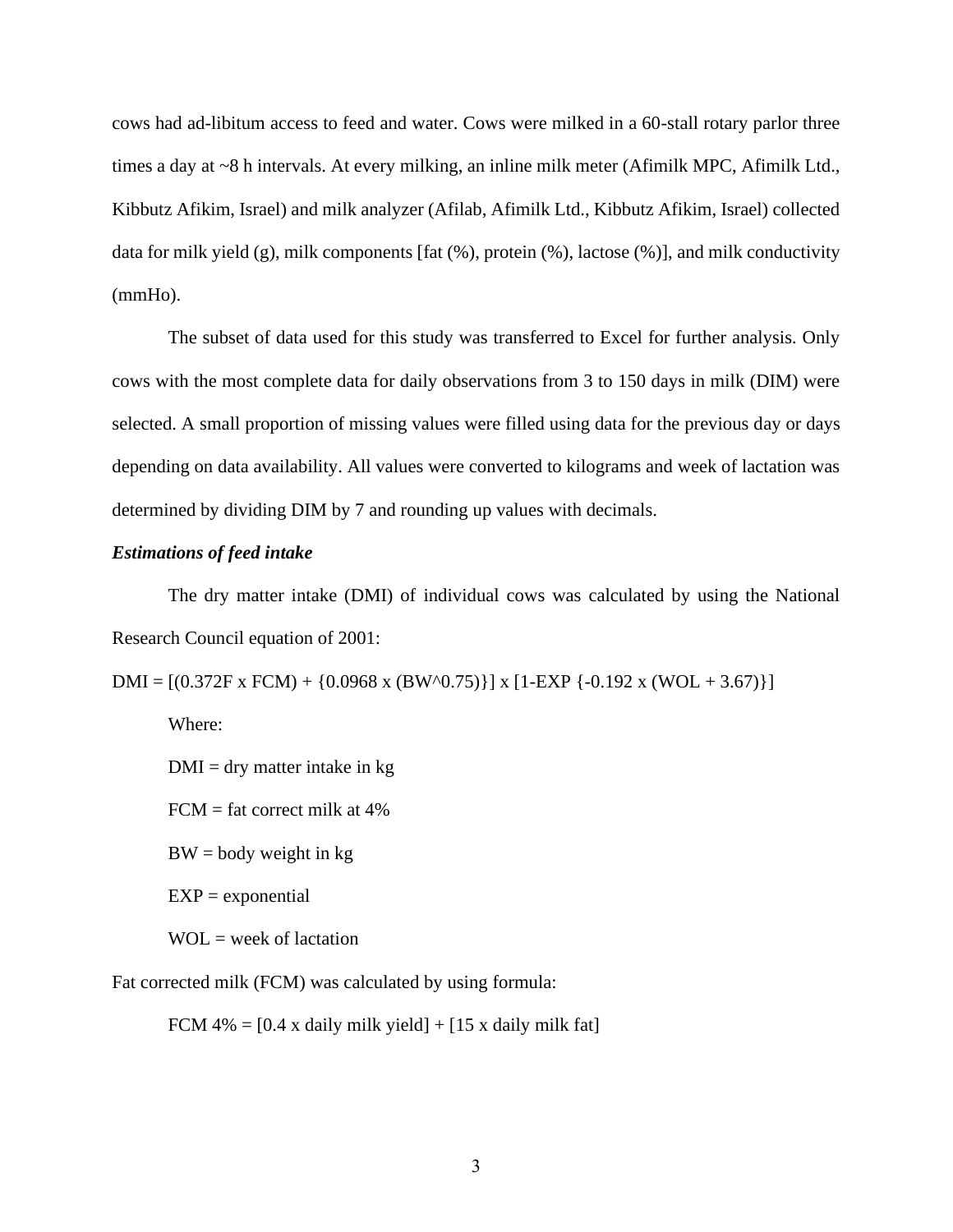Different calculations of DMI were conducted by using different input values for individual cows for milk yield, milk fat, and body weight to represent scenarios in which daily data from precision technologies were available versus scenarios that represented common types of data availability at commercial farms. All calculations were conducted separately for primiparous and multiparous cows. For the estimation of DMI based on detailed data from precision technologies (Scenario 1), daily values for individual cows for milk yield, fat yield, and BW were used. On the other hand, to represent a scenario in which no daily data from precision technologies were available (Scenario 2), average values for specific periods of lactation were used. Specifically, a single average value for BW from all cows from 3-21 and then from 22-150 DIM, and single monthly values for milk yield and fat yield from all cows for each month from calving until 150 DIM were used.



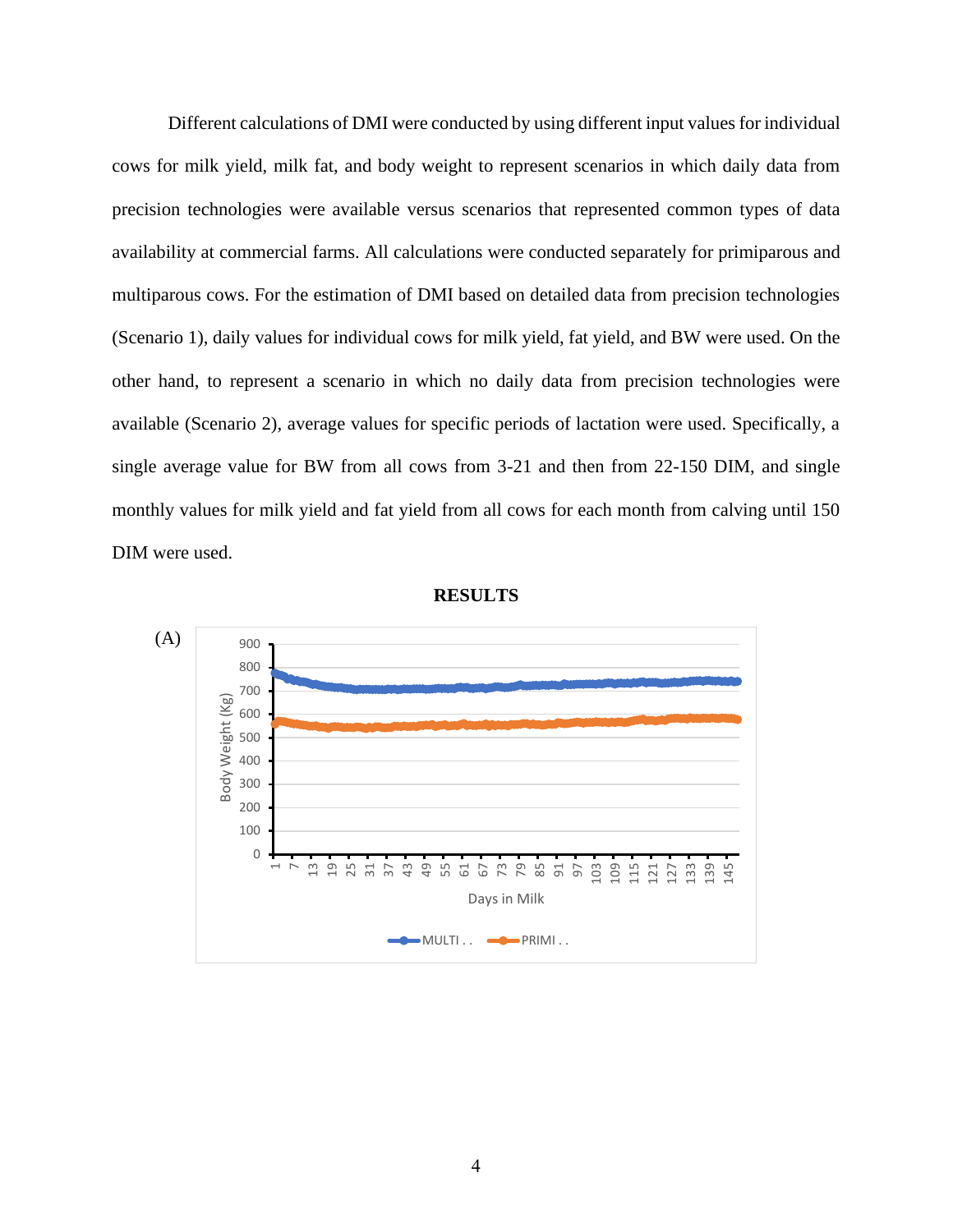

Figure 1. (A) Average daily body weight for all multiparous and primiparous cows and (B) single average body weight from 3-21 and 22-150 DIM for all multiparous and primiparous cows.

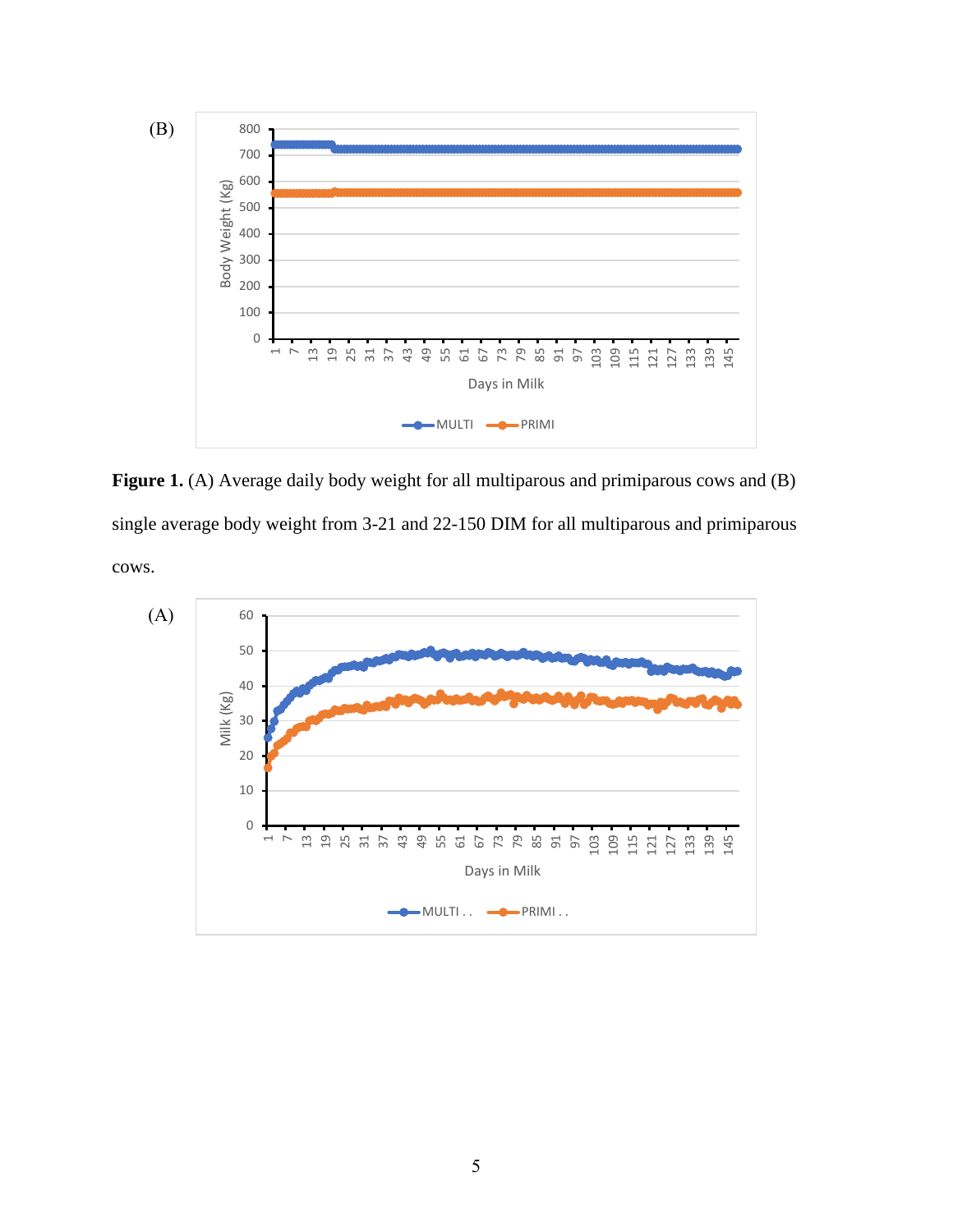

**Figure 2.** (A) Daily milk yield curves for all multiparous and primiparous cows and (B) milk yield

based on monthly averages from all cows.

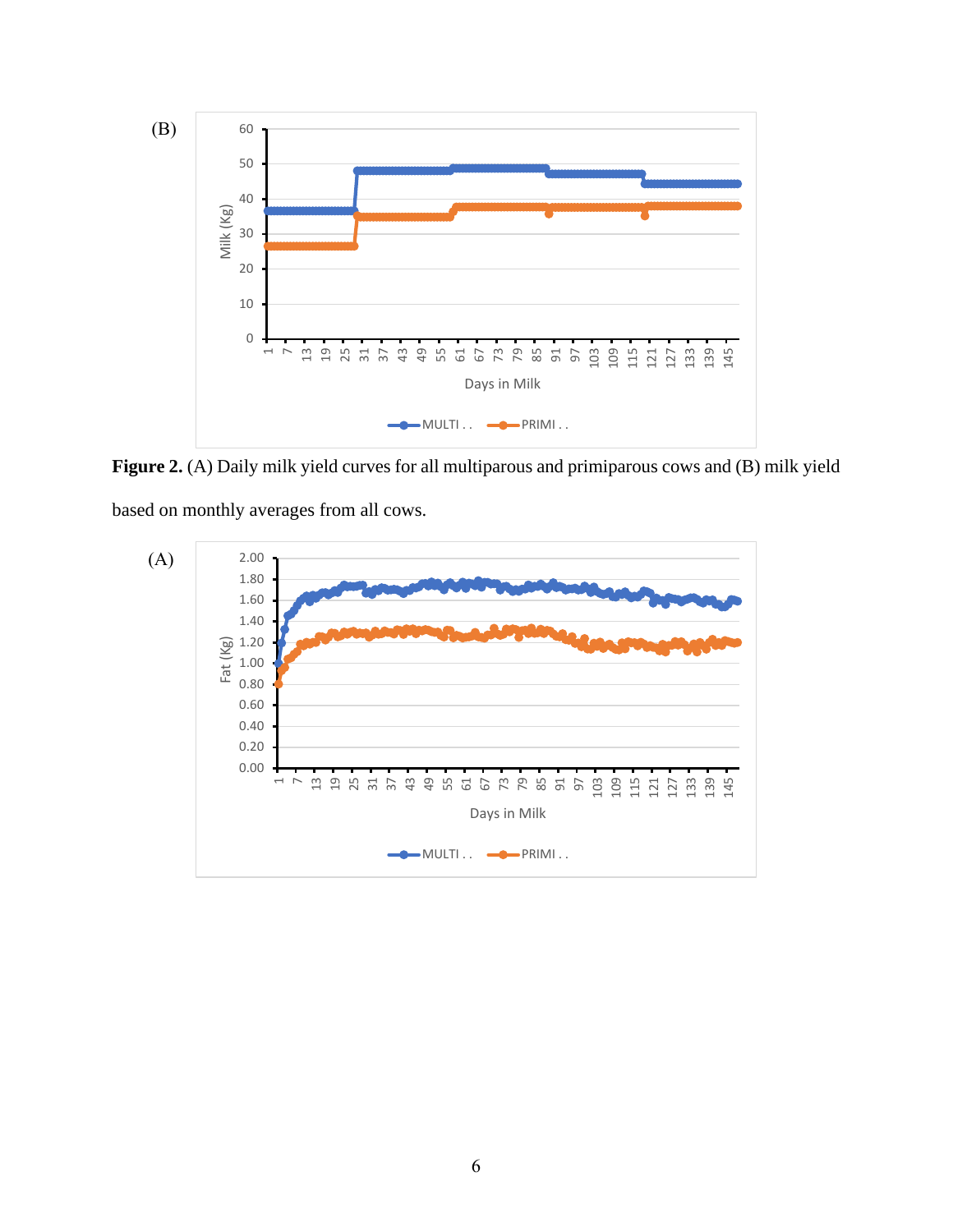

Figure 3. (A) Daily milk fat yield curves for all multiparous and primiparous cows and (B) milk

fat yield based on monthly averages from all cows.

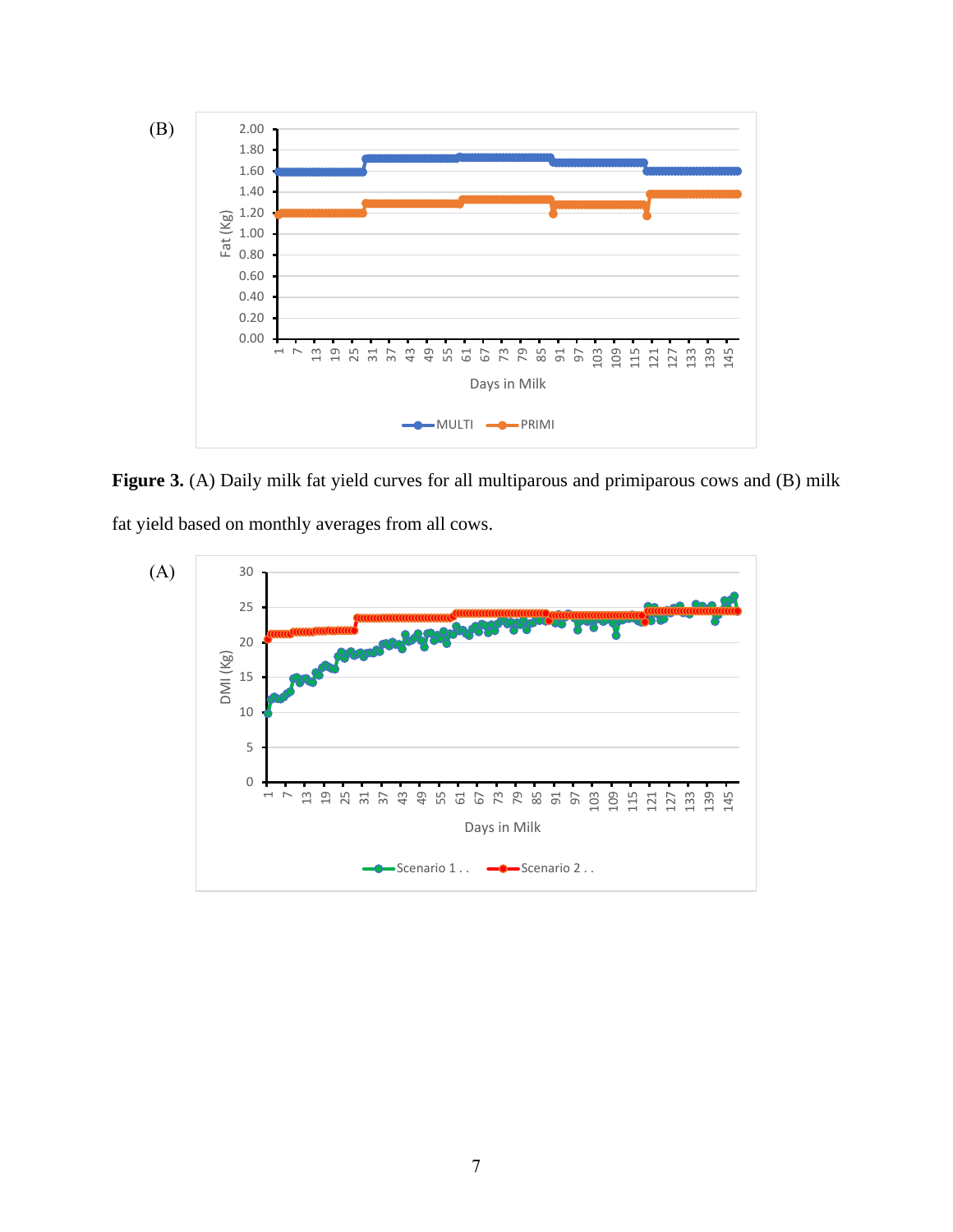

Figure 4. Dry matter intake estimations for scenario 1 and 2 for (A) primiparous and (B) multiparous cows.



**Figure 5**. Daily difference in DMI between Scenario 1 and 2. Scenario 1 used individual daily BW, daily fat and daily milk whereas Scenario 2 used a single average value for BW from 3-21 DIM and a single average value from 22-150 DIM. Single monthly average values were used for milk yield and milk fat yield.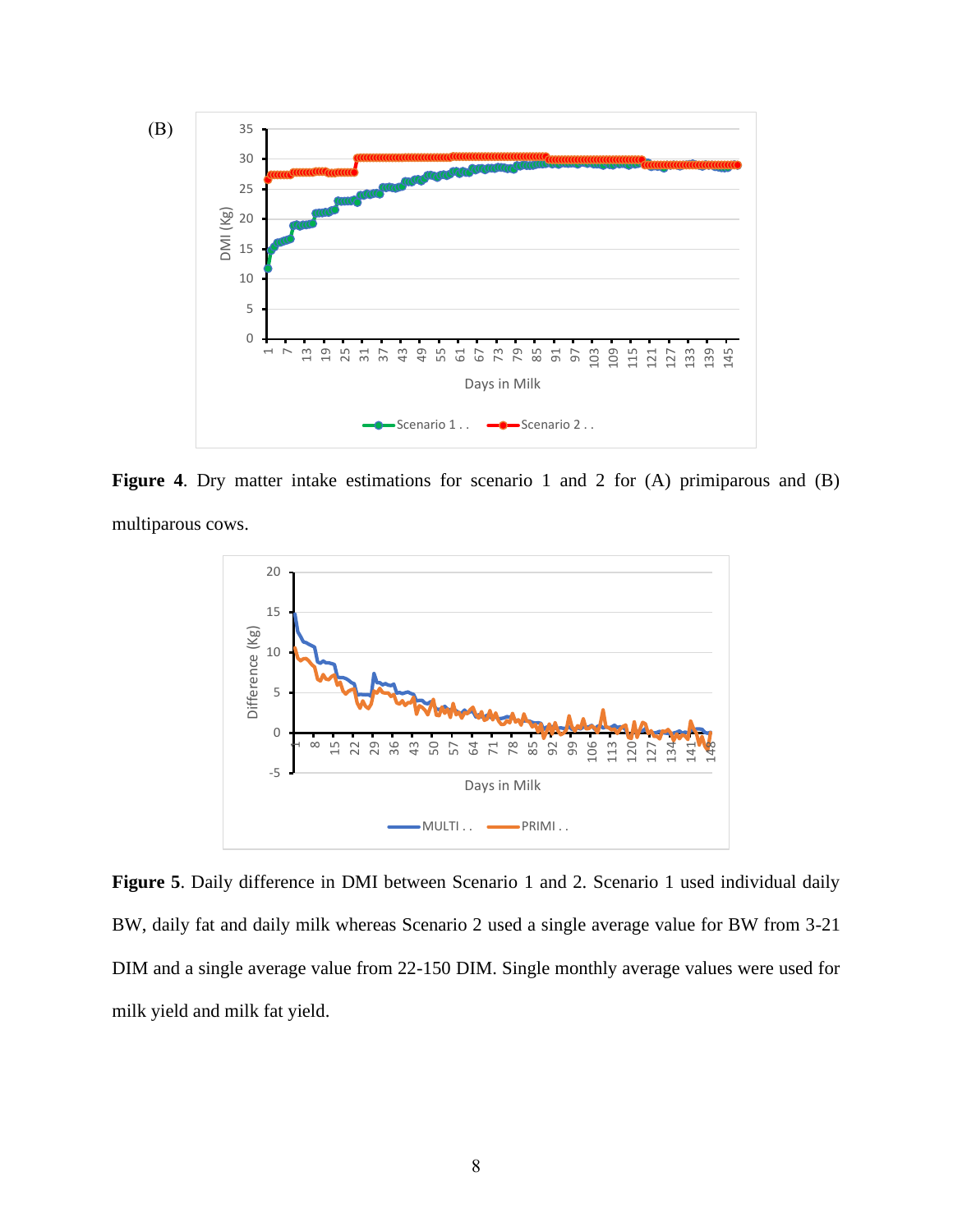

**Figure 6.** Accumulated feed cost difference between scenario 1 and scenario 2. Scenario  $1 =$ individual daily BW, daily fat yield, and daily milk yield and Scenario  $2 =$  single average BW value for 3-21 DIM and single average for 22-150 DIM, single monthly average values for milk yield and milk fat yield.

**Table 1.** Accumulated values for DMI (kg) and feed cost (\$) from 3-21, 22-150, and 3-150 DIM, for primiparous cows.

| Scenario | DMI        | Accum.    | DMI 22-150 | Accum. Feed | DMI 3-150 | Accum. Feed |
|----------|------------|-----------|------------|-------------|-----------|-------------|
|          | $3-21$ DIM | Feed Cost | <b>DIM</b> | Cost        | DIM       | Cost        |
|          | 262.21     | \$70.08   | 2,858.49   | \$771.79    | 3,120.70  | \$841.87    |
|          |            |           |            |             |           |             |
| 2        | 405.56     | \$109.50  | 3,071.06   | \$829.19    | 3,476.62  | \$938.69    |
|          |            |           |            |             |           |             |

**Table 2.** Accumulated values for DMI (kg) and feed cost (\$) from 3-21, 22-150, and 3-150 DIM,

for multiparous cows.

| Scenario | DMI in     | Accum.    | DMI in $22$ - | Accum. Feed | DMI in $3-150$ | Accum. Feed |
|----------|------------|-----------|---------------|-------------|----------------|-------------|
|          | $3-21$ DIM | Feed Cost | 150 DIM       | Cost        | <b>DIM</b>     | Cost        |
|          | 341.04     | \$92.08   | 3.574.65      | \$965.15    | 3,915.69       | \$1,057.23  |
|          |            |           |               |             |                |             |
|          | 524.25     | \$141.55  | 3,837.40      | \$1,036.10  | 4,361.65       | \$1,177.65  |
|          |            |           |               |             |                |             |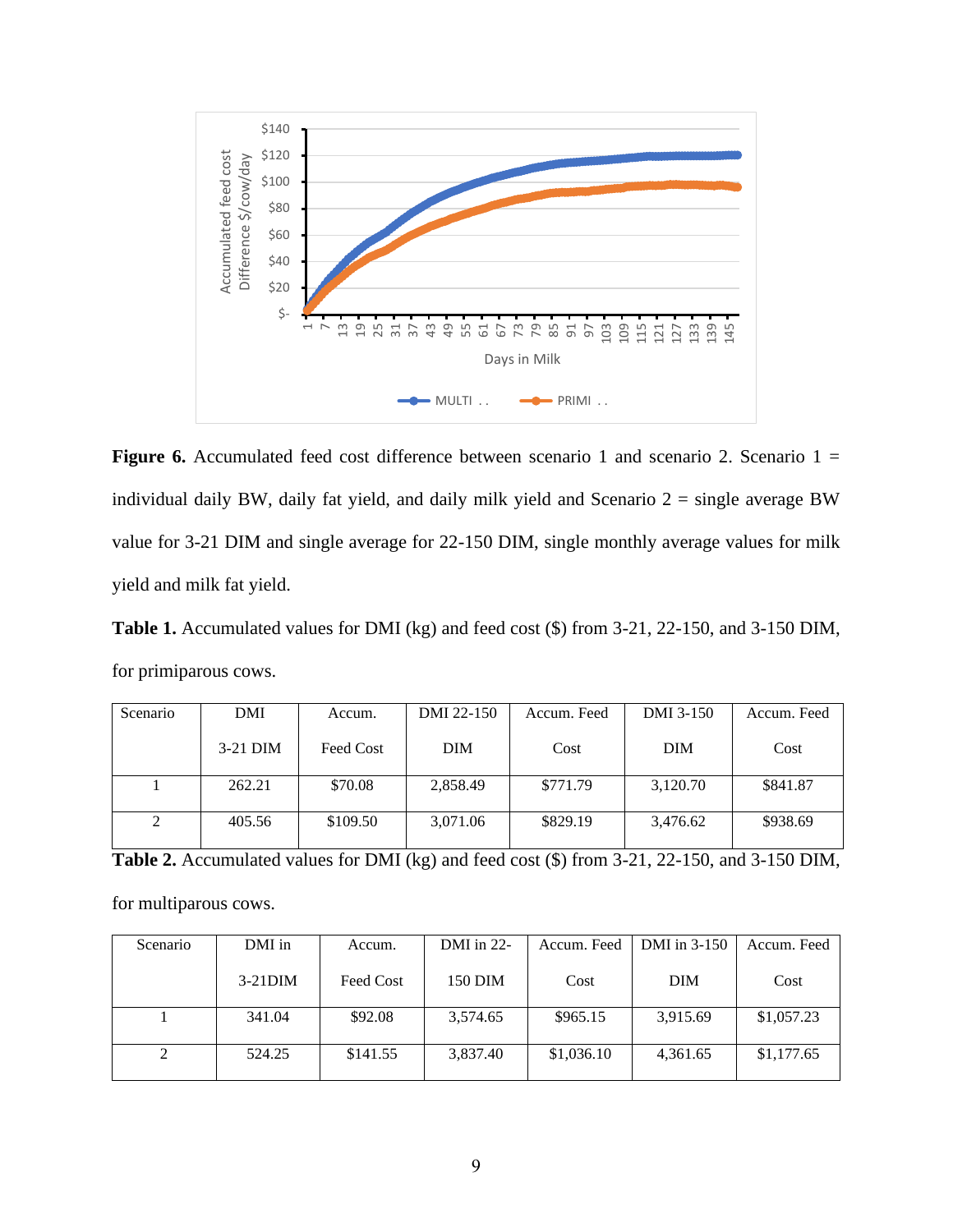#### **DISCUSSION**

Results from this study demonstrated large differences (~\$100 to \$120 per cow) for accumulated feed cost up to 150 DIM in both primiparous and multiparous cows when estimated using detailed data from precision technologies versus average values to represent lack of precision technologies on farm. In this case we used daily milk weight and milk fat yield data generated by an in-line milk monitoring sensor system and body weight data generated by a walk-over scale. This scenario, which represented the availability of these sensor systems on farms, was compared with a typical scenario for commercial dairy farms that participate in monthly milk testing programs. In the latter case, the farm would only have available average milk and fat yield data for individual cows once per month. For body weight, we used an average value for all cows from 3 to 21 DIM and then from 22 to 150 DIM under the assumption that body weight from cows at these stages of lactation would be known. Although this is not likely the case for most commercial dairy farms, it is possible to obtain an approximation of average adult body weight at a farm by collecting body weight from a subgroup of cows with simple tools such as a measuring tape.

Interestingly, the largest daily differences were observed in early lactation due to differences in DMI as large as 3 to 10 kg for primiparous and 5 to 15 kg per cow per day for multiparous cows. These observations are the result of the changing dynamic for milk production and body weight for dairy cows. Milk production ramps up rapidly within the first 30 to 60 DIM whereas body weight declines to reach a plateau within 30 to 45 d after calving. This dynamic in early lactation generates the largest difference when compared to average values which cannot properly represent the trajectory of the parameters used in estimation of DMI. On the other hand, once milk production peaks and body weight remain stable, average values become more similar to individual cow daily values reducing the differences in estimations.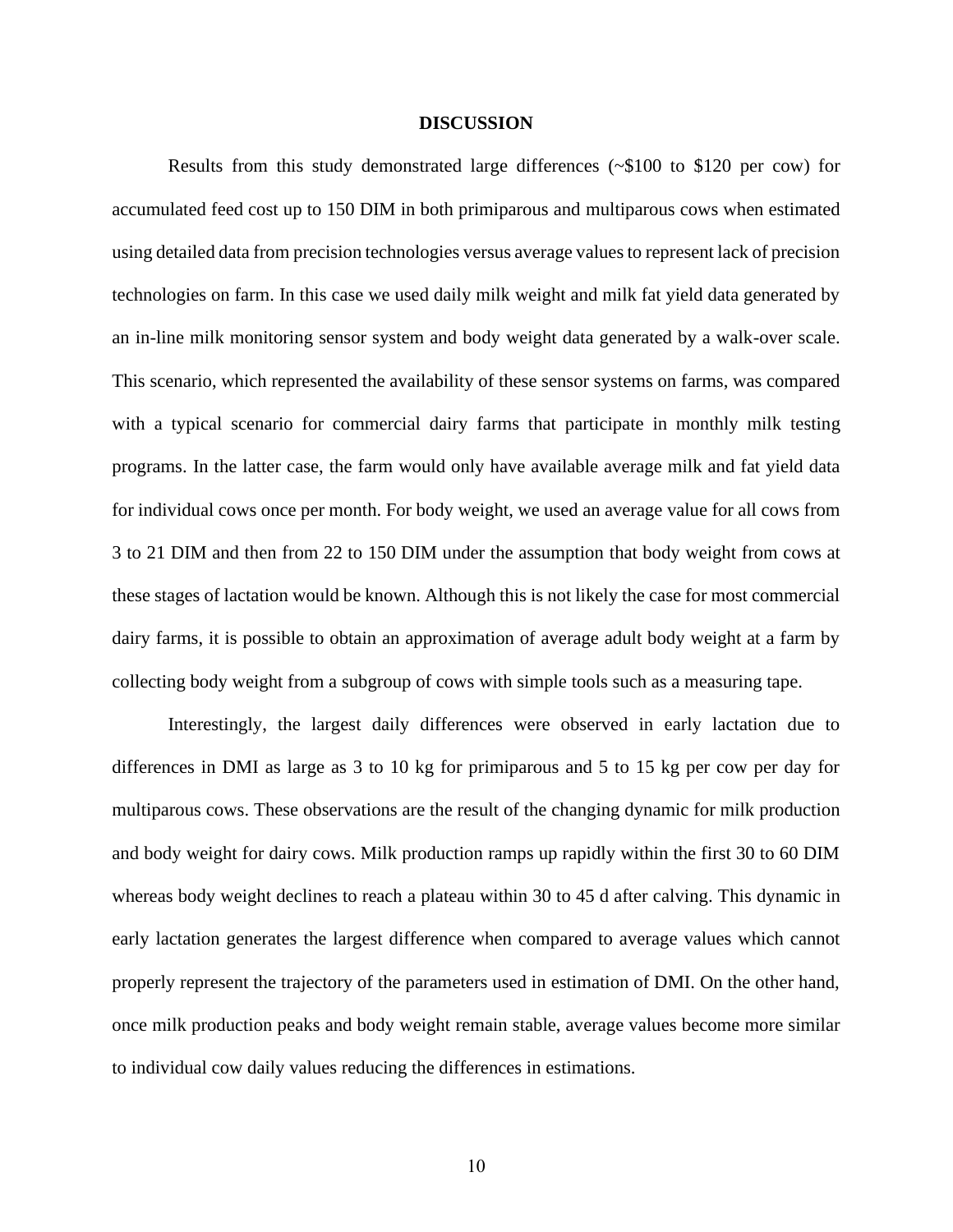In summary, this study demonstrated the potential added value of precision technologies for monitoring performance parameters and cow features for predicting individual cow feed intake and feed cost. These technologies could then be used to improve business decision-making at commercial dairy farms through better monitoring of individual cow profitability.